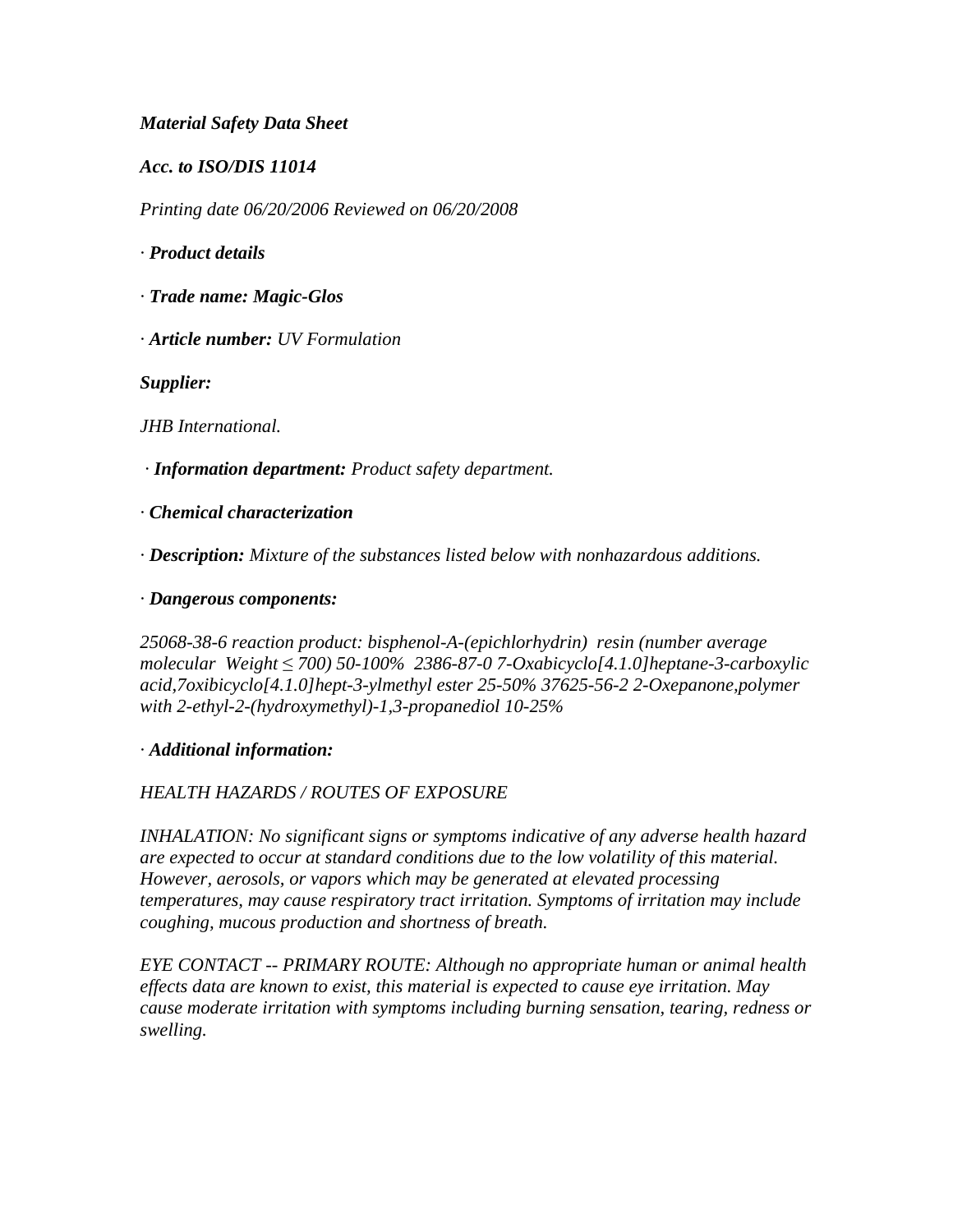*SKIN ABSORPTION -- PRIMARY ROUTE: Although no appropriate human or animal health effects data are known to exist, this material is expected to be a slight skin absorption hazard.*

*SKIN IRRITATION -- PRIMARY ROUTE: Although no appropriate human or animal health effects data are known to exist, this material is expected to be a skin irritant. Symptoms may include localized redness or rash and swelling of the affected area. Symptoms may be delayed. A more severe skin response may occur after prolonged contact with this material. Although no appropriate human or animal health effects data is known to exist, this material may cause an allergic skin reaction (sensitization) in susceptible individuals upon repeated exposure.*

*INGESTION: Although no appropriate human or animal health effects data are known to exist, this material is expected to be a slight ingestion hazard.*

*MEDICAL CONDITIONS AGGRAVATED BY EXPOSURE: This material or its emissions may induce an allergicor sensitization reaction and thereby aggravate systemic disease.*

## *· Hazard description:*

*Irritant*

*Dangerous for the environment*

*· Information pertaining to particular dangers for man and environment:*

*Irritating to eyes and skin.*

*May cause sensitization by skin contact.*

*Toxic to aquatic organisms, may cause long-term adverse effects in the aquatic environment.*

*Only for trade users / technical specialists*

*Keep out of the reach of children.*

## *· Classification system:*

*The classification was made according to the latest editions of international substances lists, and expanded upon from company and literature data.*

## *· NFPA ratings (scale 0 - 4)*

 $Health = 1$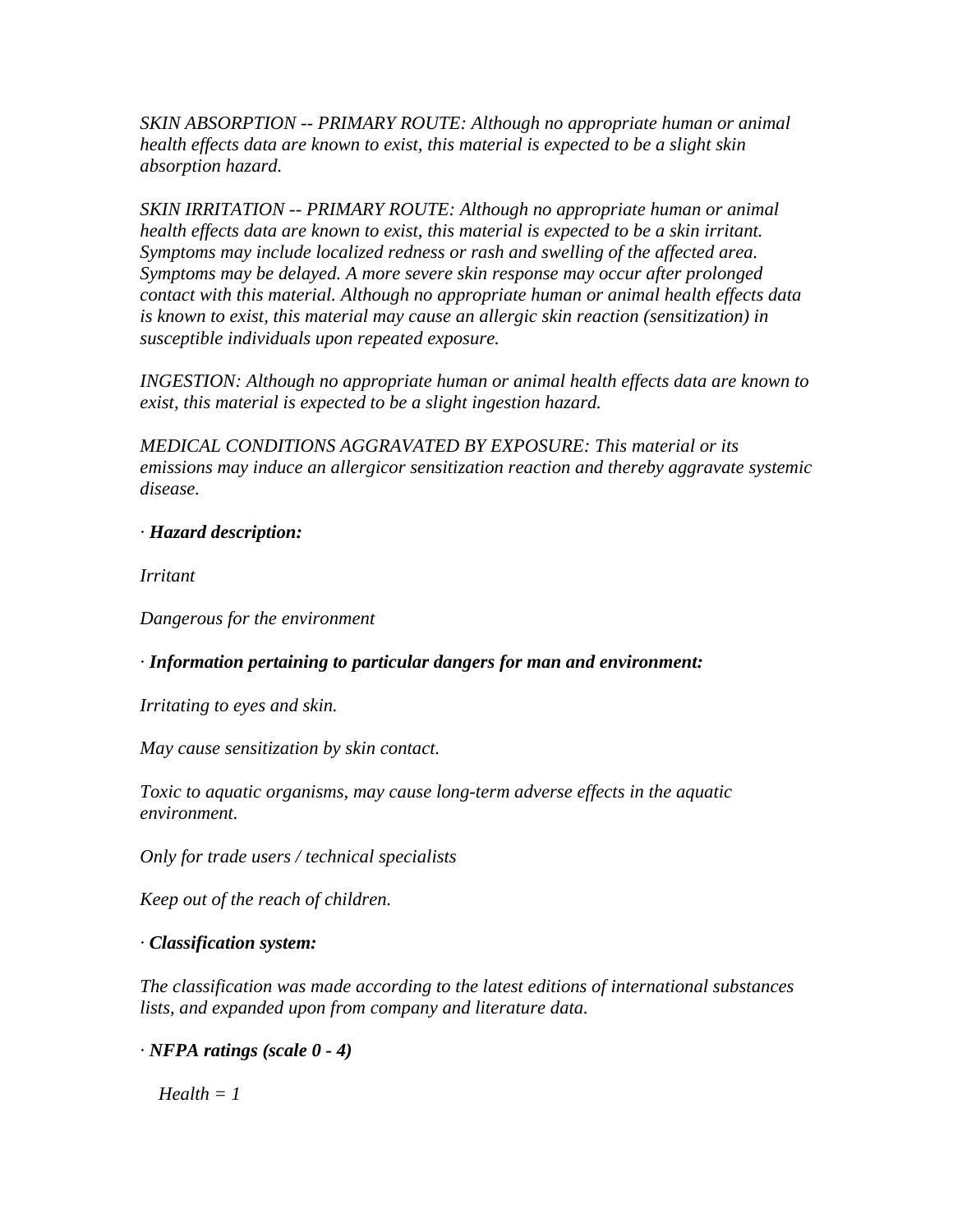*Fire = 1*

*Reactivity = 0*

*· HMIS-ratings (scale 0 - 4)*

## REACTIVITY

1 1 0 *Health = 1 Fire = 1*

*Reactivity = 0*

# *· Additional information:*

*WARNING! This is a light sensitive product polymerized by exposure to UV Light. Do not expose to Ultraviolet*

*Light/Radiation, Direct Sunlight, High temperatures (>100 F), and oxidizing agents.*

*High temperatures, exposure to light, radiation exposure, inhibitor depletion, accidental impurities, inert gas blanketing, and oxidizing agents may cause spontaneous polymerization reaction. Polymerization in large masses may cause excess exothermic reaction generating heat and also pressure. Closed containers may rupture or explode during runaway polymerization.*

## *4 First aid measures· After inhalation:*

*Supply fresh air. If required, provide artificial respiration. Keep patient warm. Consult doctor if symptoms persist.*

*In case of unconsciousness place patient stably in side position for transportation.*

## *· After skin contact:*

*Immediately wash with water and soap and rinse thoroughly.*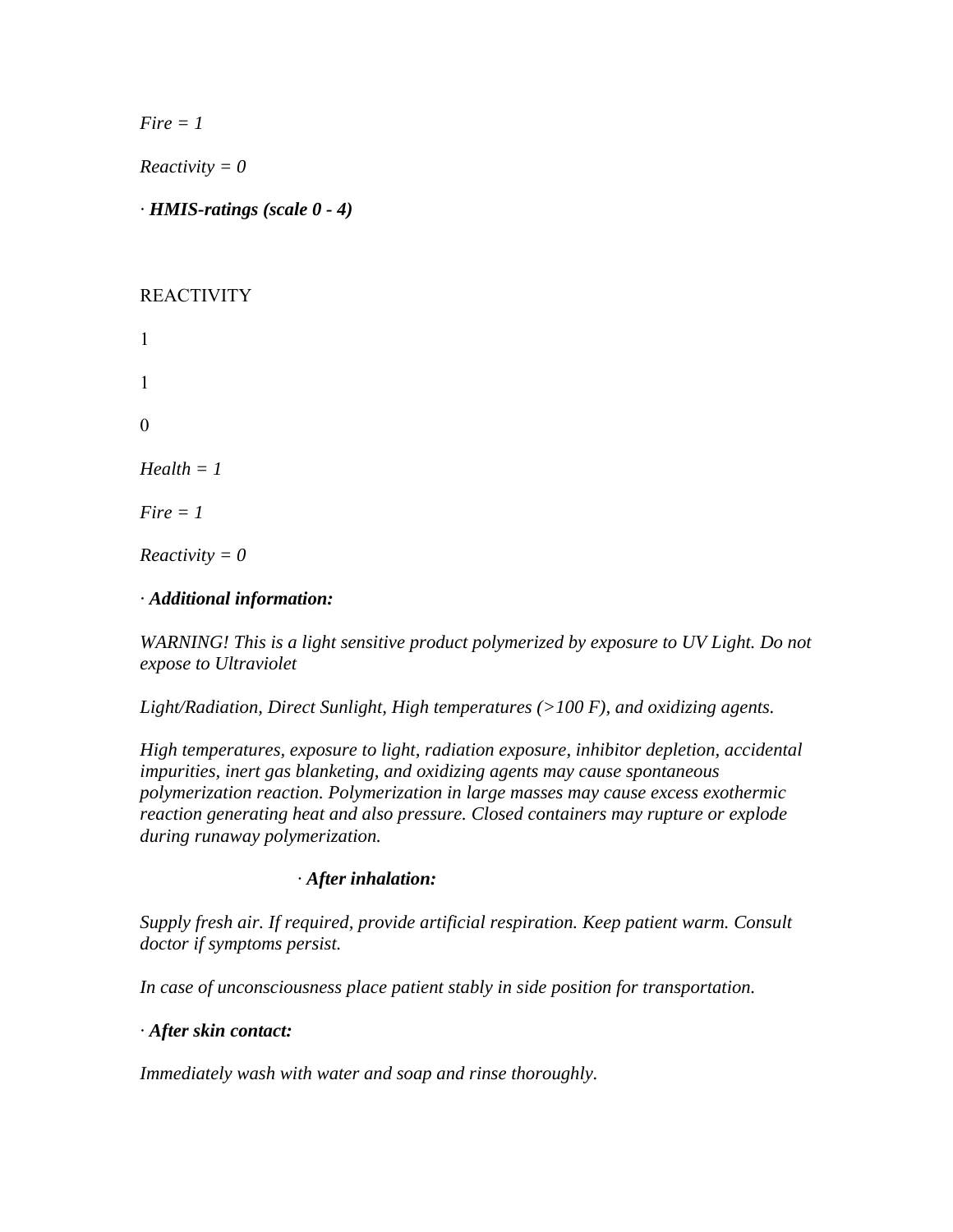*If skin irritation continues, consult a doctor.*

### *· After eye contact:*

*Rinse opened eye for several minutes under running water. If symptoms persist, consult a doctor.*

### *· After swallowing:*

*If symptoms persist consult doctor.*

*A person vomiting while lying on their back should be turned onto their side.*

*DO NOT attempt to give anything by mouth to an unconscious person.*

### *· Suitable extinguishing agents:*

*CO2, extinguishing powder or water spray. Fight larger fires with water spray or alcohol resistant foam.*

*Use fire fighting measures that suit the environment.*

### *· Special hazards caused by the material, its products of combustion or resulting gases:*

*High temperatures, exposure to light, radiation exposure, inhibitor depletion, accidental impurities, inert gas blanketing, and oxidizing agents may cause spontaneous polymerization reaction. Polymerization in large masses may cause excess exothermic reaction generating heat and also pressure. Closed containers may rupture or explode during runaway polymerization.*

#### *· Protective equipment:*

*Wear fully protective suit.*

*Do not inhale explosion gases or combustion gases.*

*Do not enter fire area with out proper protection. Acrid smoke-fumes/carbon monoxide/carbon dioxide/nitrogen oxides and perhaps other toxic vapors may be released during a fire involving this product. fight fire from safe distance/protected location. Heat/impurities may increase temperature/build pressure/rupture closed containers, spreading fire, increasing risk of burns/injuries. Water may be ineffective in firefighting due to low solubility.*

*Use water spray/fog for cooling. Pressure relief system may plug with solids, increasing risk of overpressure.*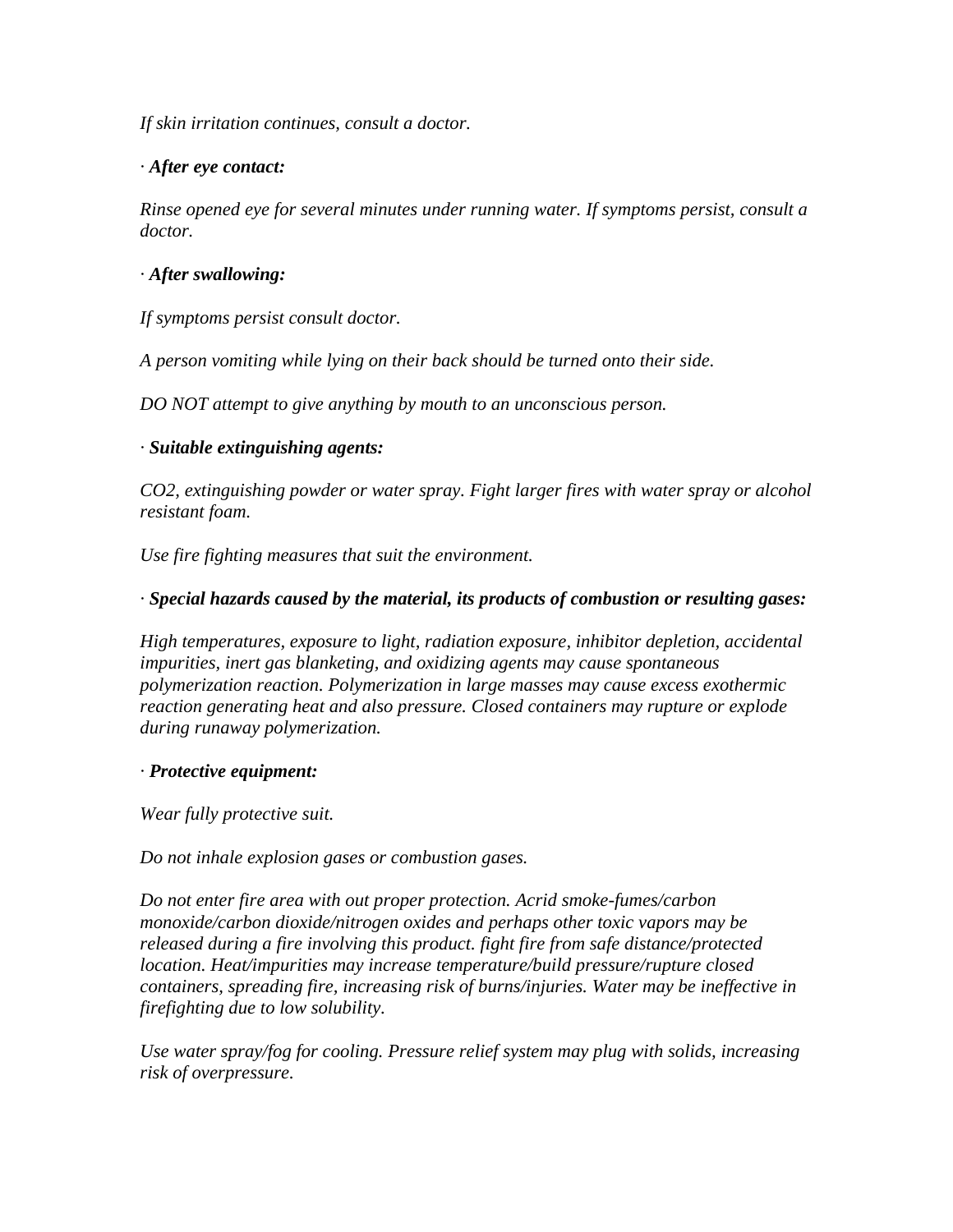*Notify authorities if liquid enters sewer/public waters.* 

### *6 Accidental release measures· Person-related safety precautions:*

*Wear protective clothing.*

*Keep people at a distance and stay upwind.*

### *· Measures for environmental protection:*

*Do not allow product to reach sewage system or any water course.*

*Inform respective authorities in case of seepage into water course or sewage system.*

*Do not allow to enter sewers/ surface or ground water.*

#### *· Measures for cleaning/collecting:*

*Ensure adequate ventilation.*

*Spilled or released material may polymerize and release heat/gases. Extinguish all ignition sources and ventilate area. Wear protective equipment during clean up. Dike and recover large spill. Soak up small spill with inert solids (such as vermiculite, clay) and sweep/shovel into vented disposal container. wash spill area with a strong detergent and water solution; rinse with water but minimize water use during clean up. For spills on water, contain, minimize dispersion and collect. Dispose/report per regulatory requirements.*

#### *· Handling:*

#### *· Information for safe handling:*

*Ensure good ventilation/exhaustion at the workplace.*

*Wear appropriate protective equipment when handling this material (See Section 8 of MSDS). Do not use localized heat sources such as ovens or band heaters to heat product. Exposing this product to elevated temperatures (>100 F) may compromise the product quality and/or result in an uncontrolled hazardous polymerization. Product is packaged with inhibitor(s). The product's inhibitor(s) require the presence of dissolved oxygen. Maintain, at a minimum, the original headspace in the product container and do not blanket or mix with oxygen-free gas. as it renders inhibitor ineffective.*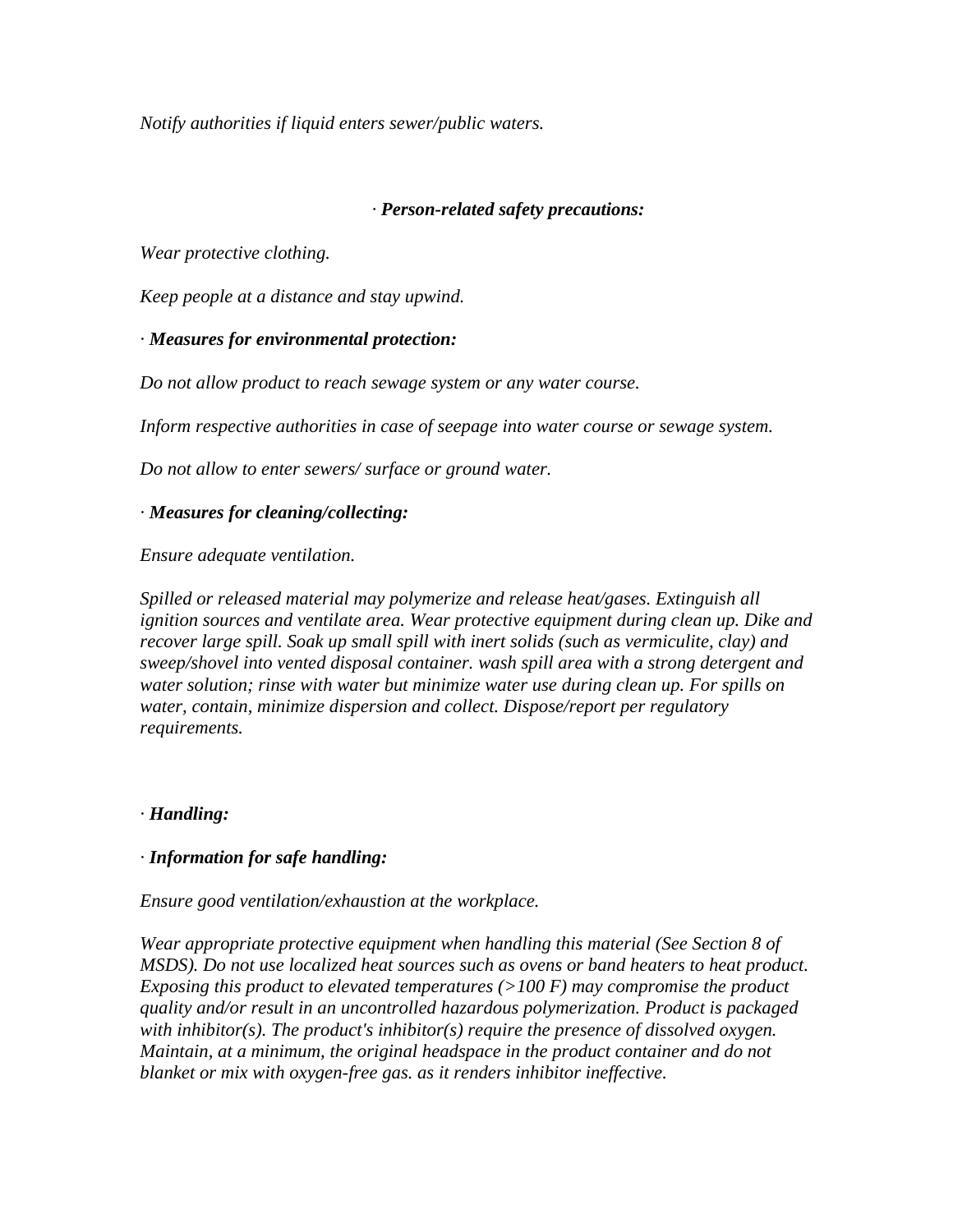*· Information about protection against explosions and fires: No special measures required.*

*· Storage:*

# *· Requirements to be met by storerooms and receptacles:*

*Store only in the original receptacle.*

*Store in dark area away from light.*

*Store at temperatures between 25 C - 35 C.*

*Store indoors. DO NOT EXPOSE TO OXYGEN-FREE GAS.*

*· Information about storage in one common storage facility: Not required.*

*· Further information about storage conditions: Keep receptacle tightly sealed.*

*· Additional information about design of technical systems:*

*If handling results in aerosol or vapor generation, local exhaust ventilation is recommended.*

*· Components with limit values that require monitoring at the workplace:*

*The product does not contain any relevant quantities of materials with critical values that have to be monitored at the workplace.*

*· Additional information: The lists that were valid during the creation were used as basis.*

*· Personal protective equipment:*

*· General protective and hygienic measures:*

*The usual precautionary measures for handling chemicals should be followed.*

*Avoid contact with the eyes and skin.*

*Use good personal hygiene practices. Wash hands before eating, drinking, smoking, or using toilet facilities.*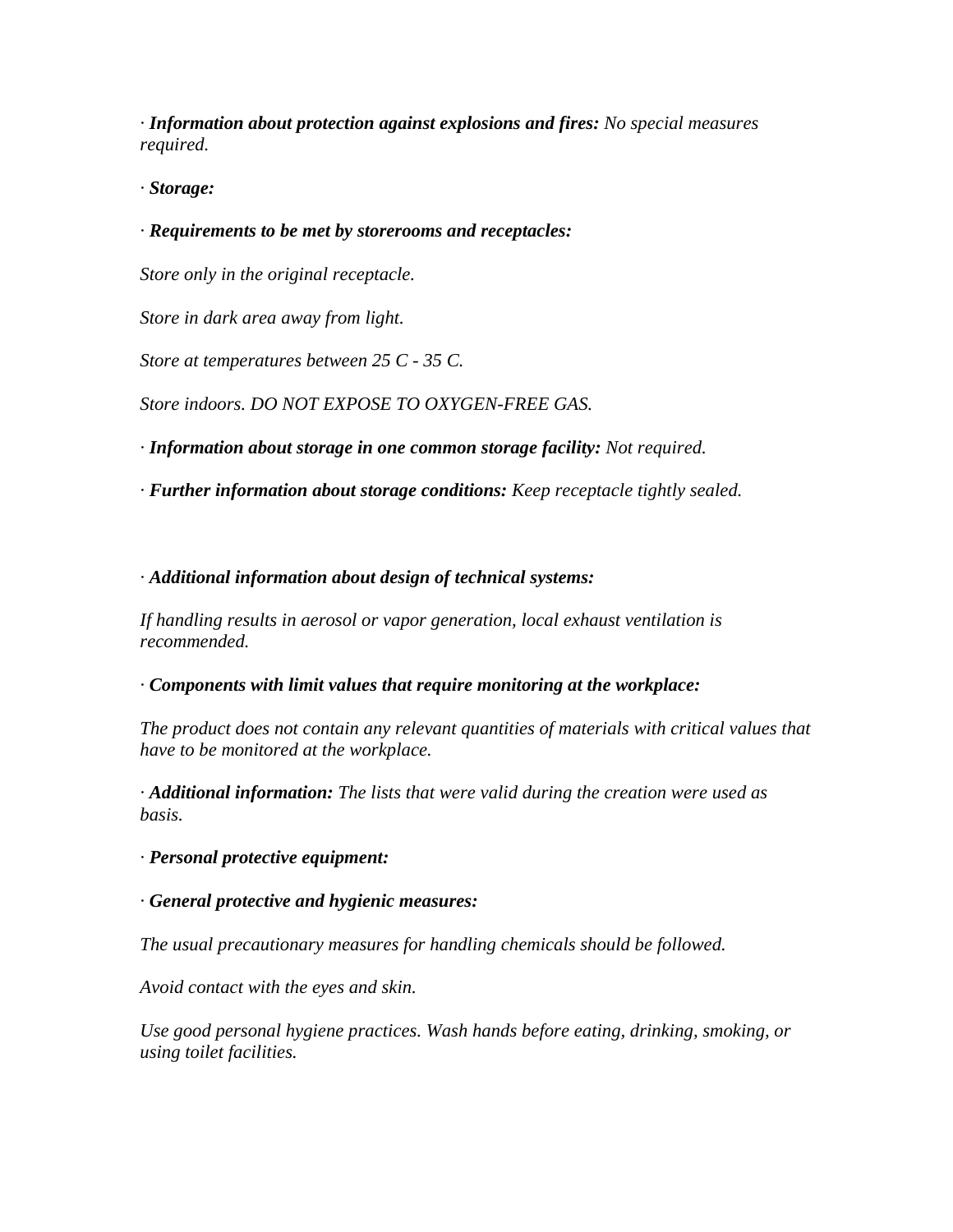*Promptly remove soiled clothing/wash thoroughly before reuse. Shower after work using plenty of soap and*

*water.*

## *· Breathing equipment:*

*In case of brief exposure or low pollution use respiratory filter device. In case of intensive or longer exposure use respiratory protective device that is independent of circulating air.*

*If this material is handled at elevated temperatures or under mist/vapor forming conditions, NIOSH/MSHA approved respiratory protection equipment should be used.*

## *· Protection of hands:*

### *Protective gloves*

*The glove material has to be impermeable and resistant to the product/ the substance/ the preparation.*

*Due to missing tests no recommendation to the glove material can be given for the product/ the preparation/ the chemical mixture.*

*Selection of the glove material on consideration of the penetration times, rates of diffusion and the degradation*

## *· Material of gloves*

*The selection of the suitable gloves does not only depend on the material, but also on further marks of quality and varies from manufacturer to manufacturer. As the product is a preparation of several substances, the resistance of the glove material can not be calculated in advance and has therefore to be checked prior to the application.*

## *· Penetration time of glove material*

*The exact break trough time has to be found out by the manufacturer of the protective gloves and has to be observed.*

## *· Eye protection:*

*Tightly sealed goggles*

*· Body protection: Impervious protective clothing*

*· General Information*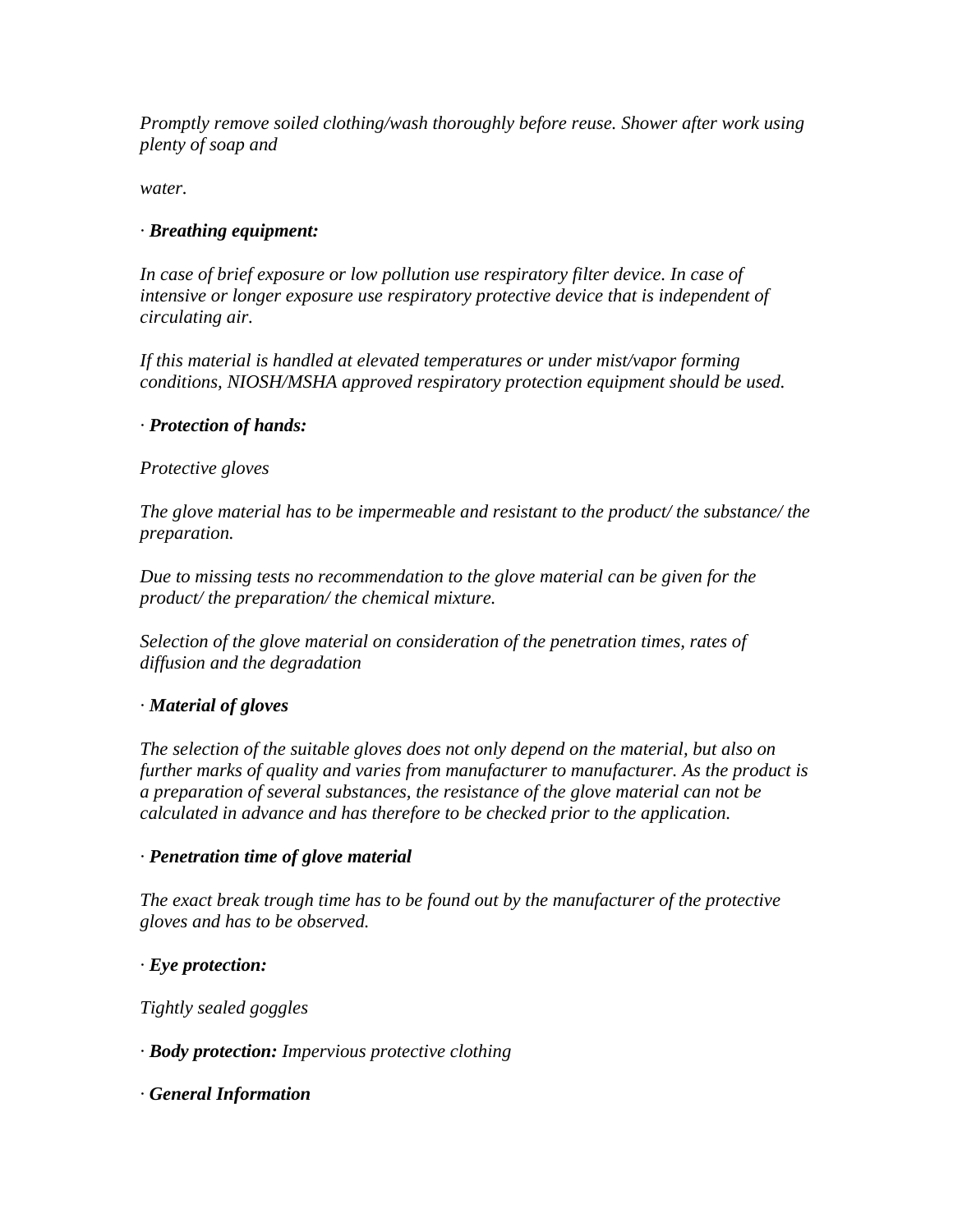*Form: Liquid*

*Color: According to product specification*

*Odor: Mild*

*· Change in condition*

*Melting point/Melting range: Undetermined.*

*Boiling point/Boiling range: 211°C (412°F)*

*· Flash point: 118°C (244°F)*

*· Auto igniting: Product is not self-igniting.*

*· Primary irritant effect:*

*· on the skin: Irritant to skin and mucous membranes.*

*· on the eye: Irritating effect.*

*· Sensitization: Sensitization possible through skin contact.*

*· Additional toxicological information:*

*The product shows the following dangers according to internally approved calculation methods for preparations:*

*Irritant*

*· Ecotoxical effects:*

*· Remark: Toxic for fish*

*· General notes:*

*Water hazard class 2 (Self-assessment): hazardous for water*

*Do not allow product to reach ground water, water course or sewage system.*

*Danger to drinking water if even small quantities leak into the ground.*

*Also poisonous for fish and plankton in water bodies.*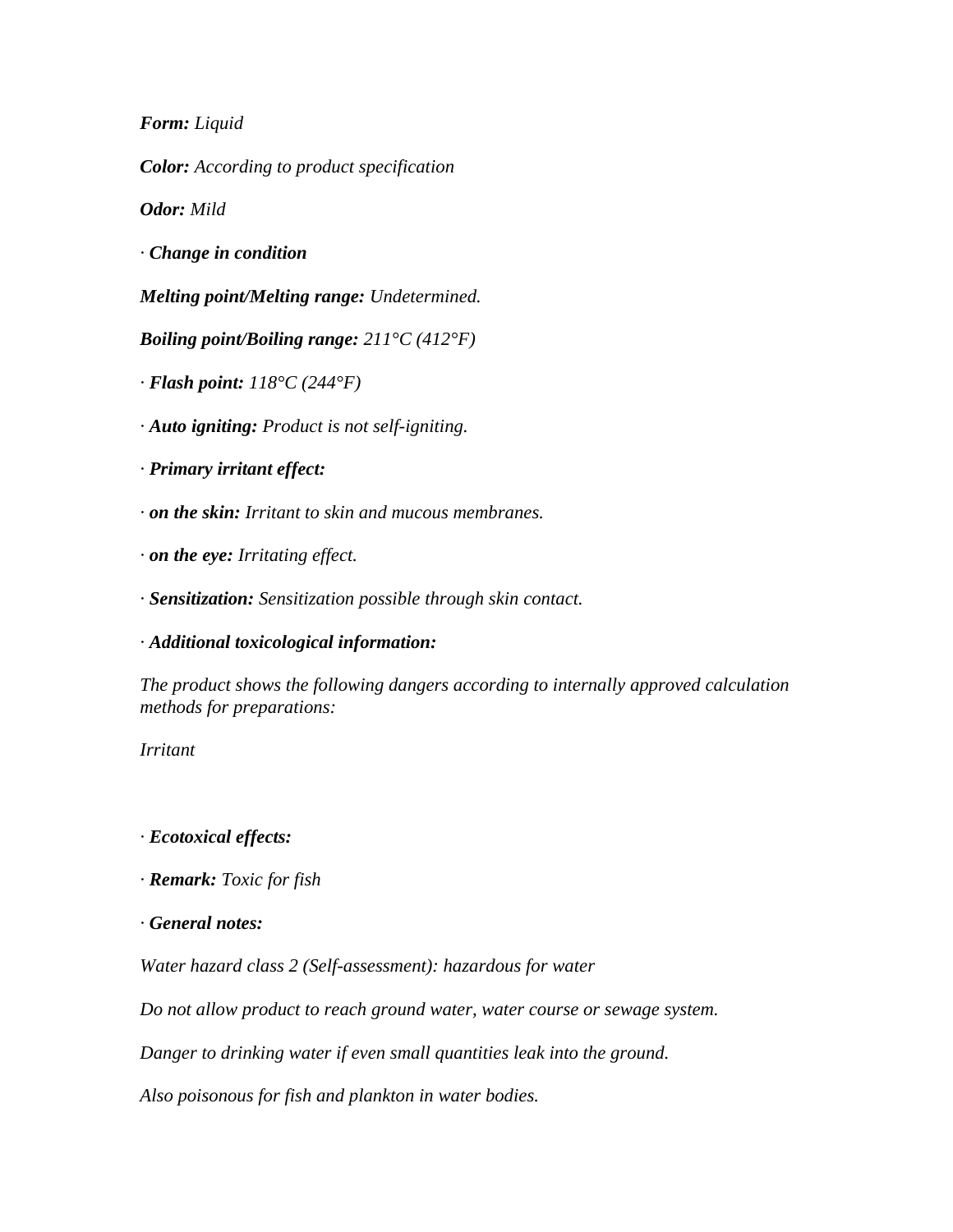#### *Toxic for aquatic organisms*

*Must not be disposed of together with household garbage. Do not allow product to reach sewage system.*

- *· Uncleaned packaging:*
- *· Recommendation:*

*Disposal must be made according to official regulations.*

*Dispose of in accordance to all local, state, and/or national relegislation.*

- *· DOT regulations:*
- *· Hazard class: -*
- *· Remarks: Not regulated.*
- *· Maritime transport IMDG:*
- *· IMDG Class: -*
- *· Marine pollutant: No*
- *· Remarks: Not regulated.*
- *· Air transport ICAO-TI and IATA-DGR:*
- *· ICAO/IATA Class: -*
- *· Remarks: Not regulated*

#### *· Sara*

*· Section 355 (extremely hazardous substances):*

*None of the ingredient is listed.*

#### *· Section 313 (Specific toxic chemical listings):*

*71-43-2 benzene*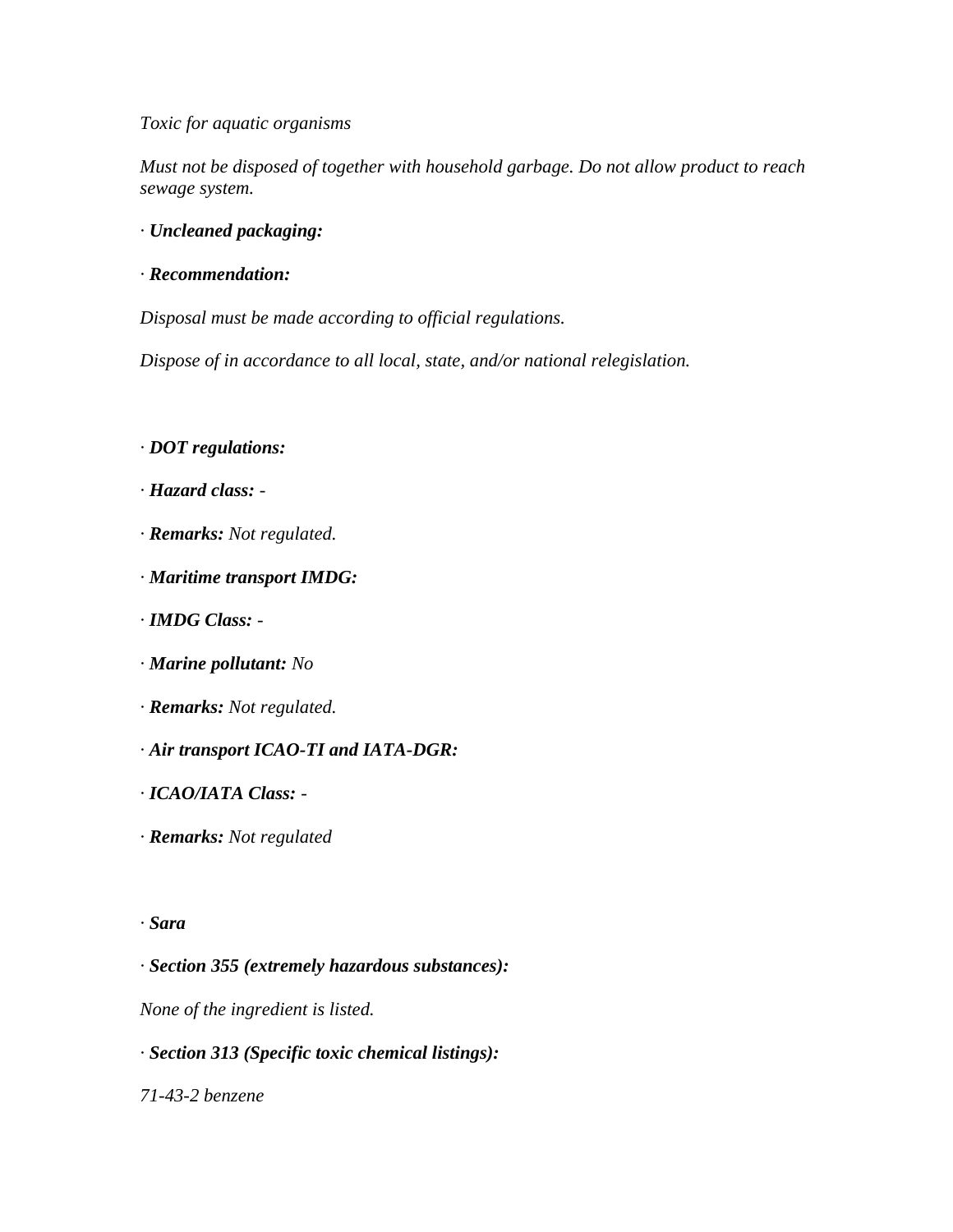## *· TSCA (Toxic Substances Control Act):*

*25068-38-6 reaction product: bisphenol-A-(epichlorhydrin) resin (number average molecular weight* ≤

*700)*

*108-32-7 propylene carbonate*

*71-43-2 benzene*

- *· Proposition 65*
- *· Chemicals known to cause cancer:*
- *71-43-2 benzene*
- *· Chemicals known to cause reproductive toxicity for females:*

*None of the ingredients is listed.*

- *· Chemicals known to cause reproductive toxicity for males:*
- *71-43-2 benzene*
- *· Chemicals known to cause developmental toxicity:*
- *71-43-2 benzene*
- *· Cancerogenity categories*
- *· EPA (Environmental Protection Agency)*
- *71-43-2 benzene A*
- *· IARC (International Agency for Research on Cancer)*
- *71-43-2 benzene 1*

## *· NTP (National Toxicology Program)*

*71-43-2 benzene K*

## *· TLV (Threshold Limit Value established by ACGIH)*

*71-43-2 benzene A1*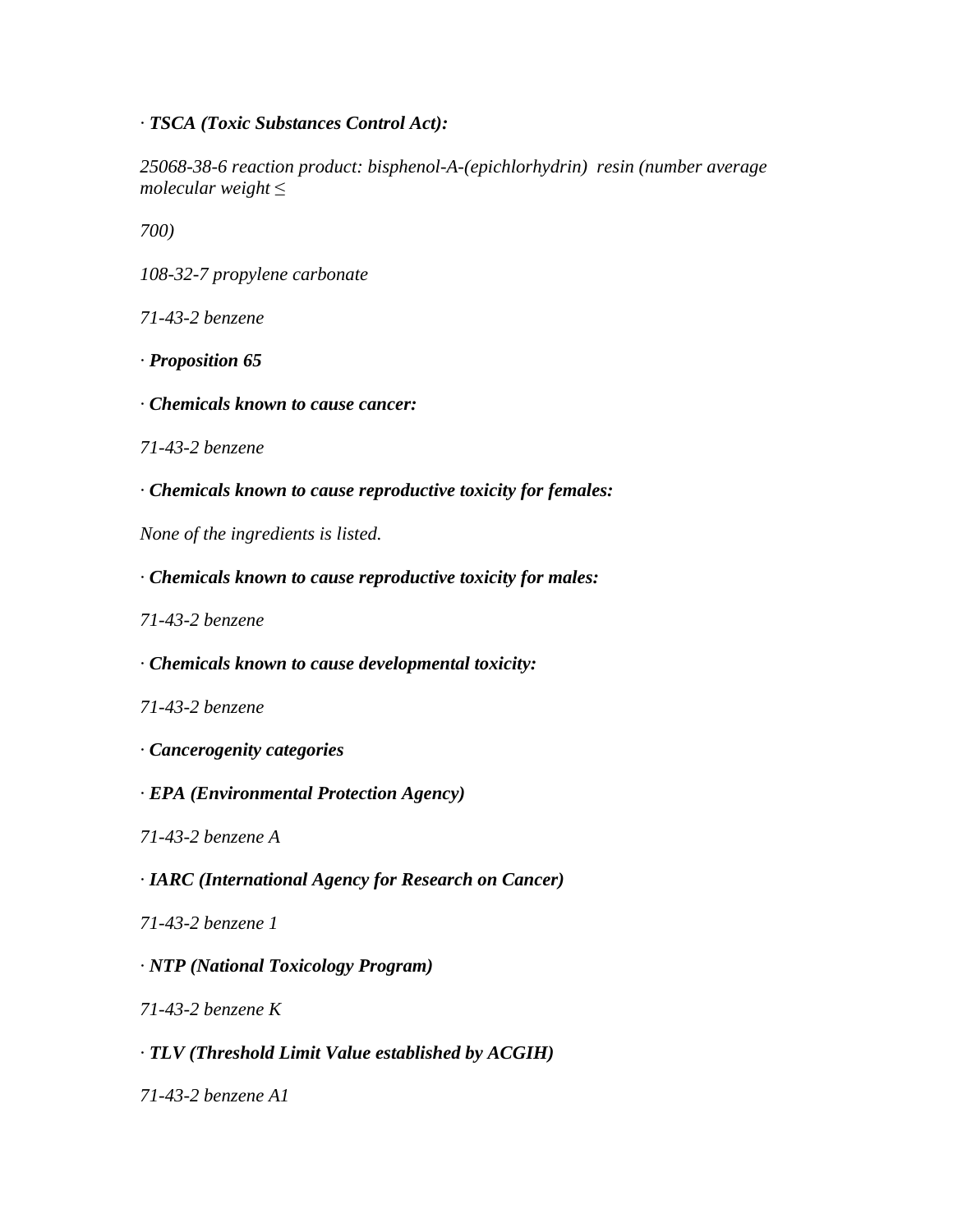# *· NIOSH-Ca (National Institute for Occupational Safety and Health)*

### *71-43-2 benzene*

## *· OSHA-Ca (Occupational Safety & Health Administration)*

*71-43-2 benzene*

### *· Product related hazard information:*

*The product has been classified and marked in accordance with directives on hazardous materials.*

#### *· Hazard symbols:*

*Irritant*

*Dangerous for the environment*

### *· Hazard-determining components of labeling:*

*reaction product: bisphenol-A-(epichlorhydrin) resin (number average molecular weight*  ≤ *700)*

## *· Risk phrases:*

*Irritating to eyes and skin.*

*May cause sensitization by skin contact.*

*Toxic to aquatic organisms, may cause long-term adverse effects in the aquatic environment.*

#### *· Safety phrases:*

*Keep out of the reach of children.*

*Avoid contact with skin and eyes.*

*Do not empty into drains, dispose of this material and its container at hazardous or special waste collection point.*

*Do not breathe fumes/aerosol.*

*Wear suitable protective clothing, gloves and eye/face protection.*